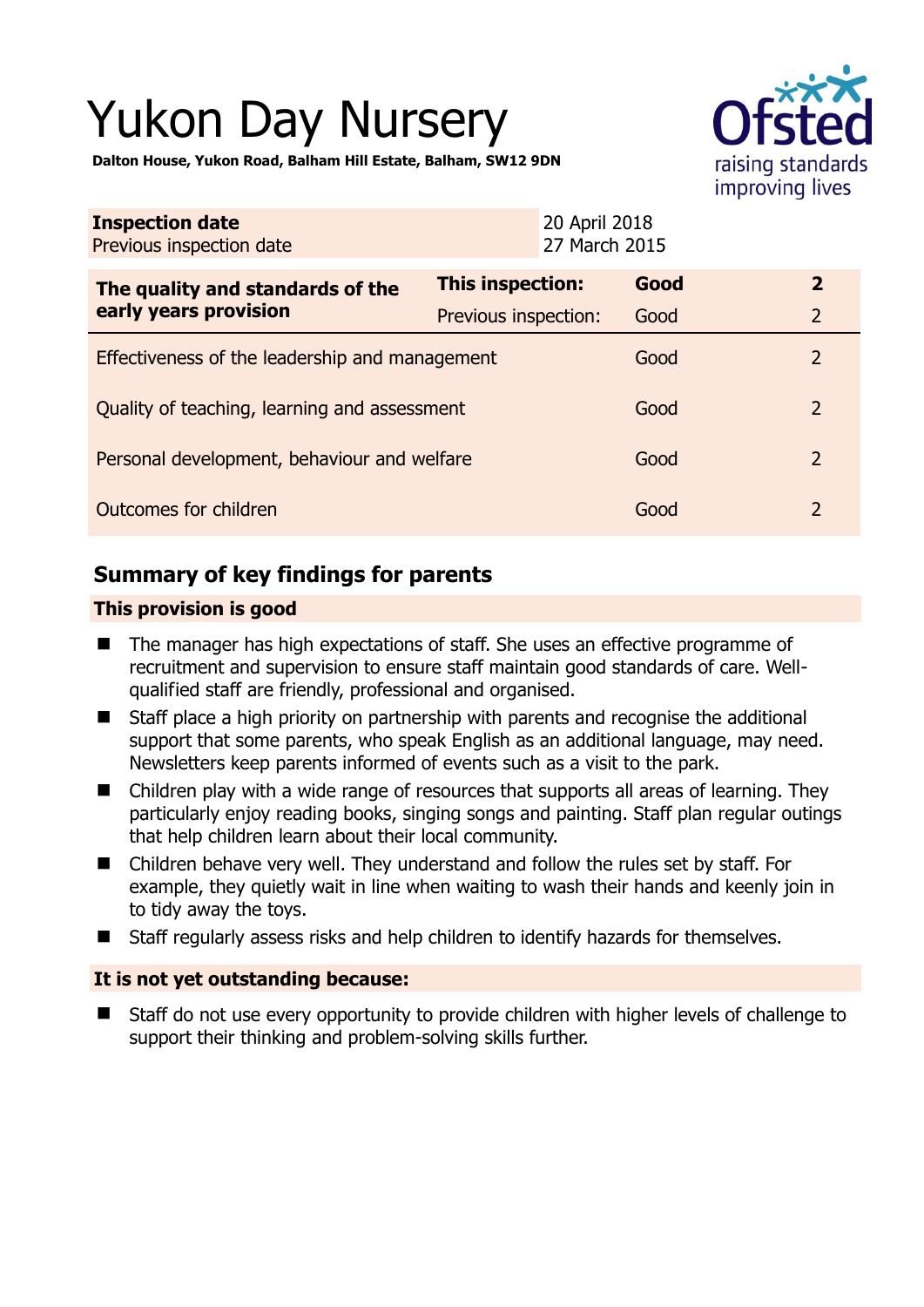# **What the setting needs to do to improve further**

## **To further improve the quality of the early years provision the provider should:**

■ enhance teaching skills to make the most of all interactions with children to consistently challenge and extend their thinking skills even further.

## **Inspection activities**

- The inspector had a tour of the premises used by children, including the outside space.
- The inspector observed the quality of teaching during activities inside and outside and assessed the impact this has on children's learning.
- The inspector spoke to parents and took into account their views.
- The inspector held a meeting with the manager and also spoke with staff and children at appropriate times during the inspection.
- The inspector sampled a range of documentation, including policies, staff records and children's records.

## **Inspector**

Kirsty Hillocks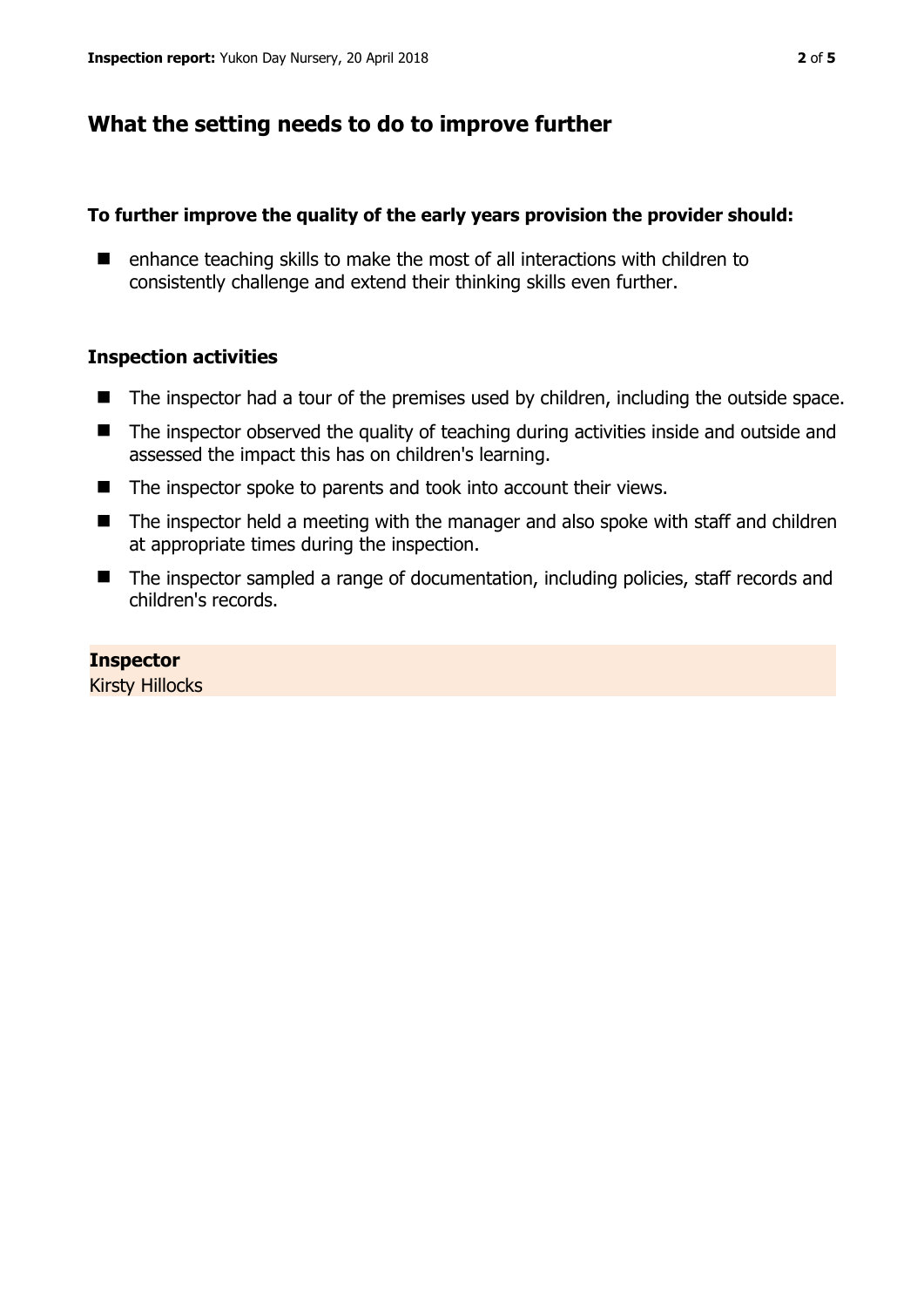# **Inspection findings**

## **Effectiveness of the leadership and management is good**

Safeguarding is effective. Staff understand how to refer child protection concerns. They attend regular training and can confidently explain the procedures in place, including if they are concerned about a colleague's behaviour. The manager consistently reviews the quality of the provision and makes appropriate changes. For example, since the previous inspection she has introduced a craft area and decorated the outside entrance area. Staff involve parents in their children's learning. For instance, parents are invited to an interaction day when they explore and play with their child at nursery.

## **Quality of teaching, learning and assessment is good**

Staff observe, listen and talk with children as they play. They have conversations that stem from children's interests. For instance, they chat about their favourite food. Staff support all children and provide equal opportunities for those who speak English as additional language. They use activities to widen children's understanding and be respectful of each other's similarities and differences. For example, they talk about the names of people special to them. Staff closely track children's progress, and they can identify and plan for children who need further support.

## **Personal development, behaviour and welfare are good**

Staff build close relationships with children. They know children as individuals and build warm relationships with them to support their emotional well-being. Staff support children's health and welfare effectively. For example, they correctly record and share information with parents regarding any accidents children may have. Children know the routines and move confidently around the nursery, including when they use the toilets.

#### **Outcomes for children are good**

Children are well prepared for their move to school. They have fun at nursery and make good progress in their learning. Children develop a good range of skills, they listen carefully and follow instructions correctly. For example, they hold up the correct number of fingers when joining in action rhymes. Children can recognise familiar letters and excitedly tell staff that 'S is in my name'. Pre-school children improve their understanding of technology. They use the mouse correctly when playing simple computer games.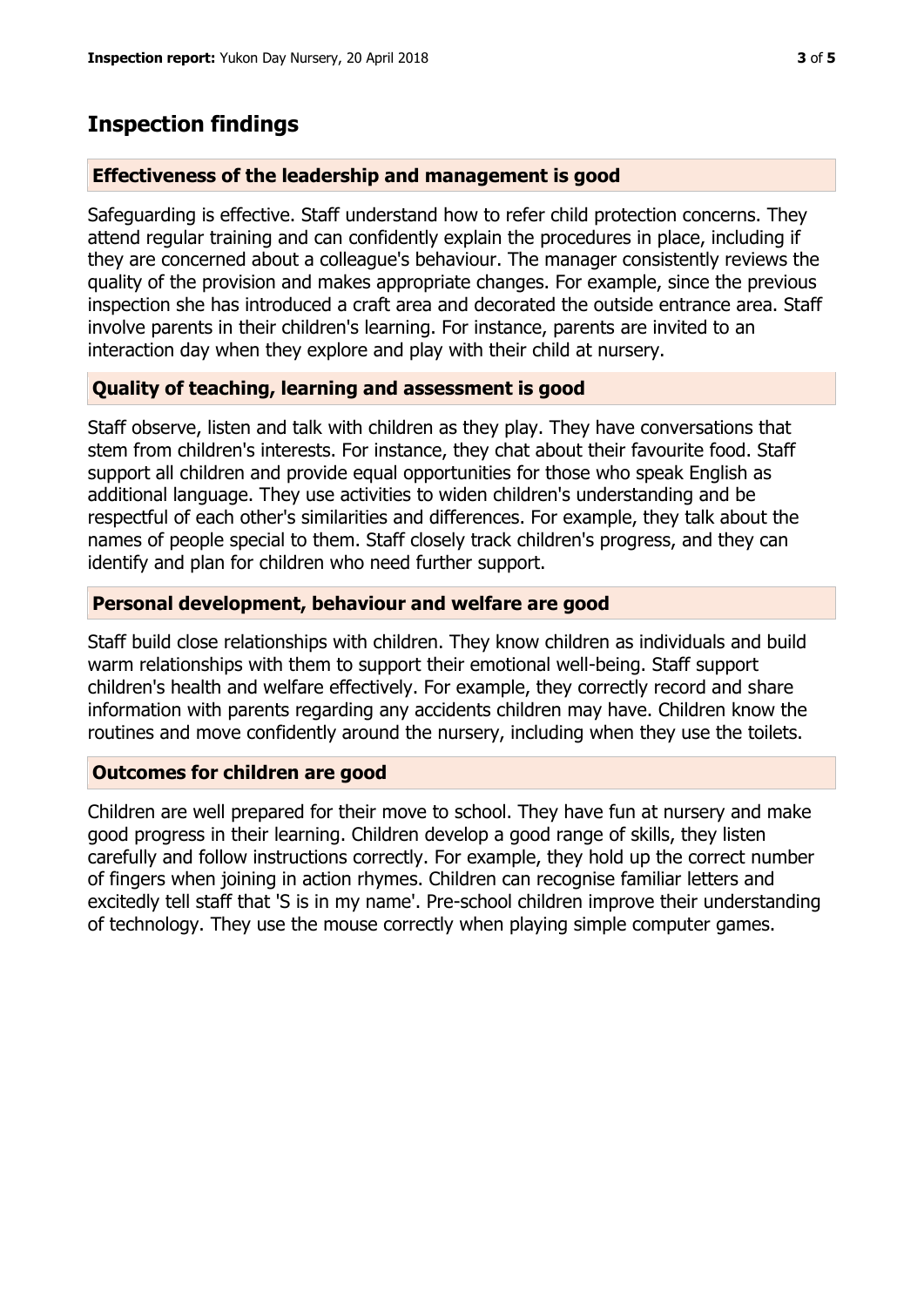## **Setting details**

| Unique reference number                             | 123142                                                                               |  |
|-----------------------------------------------------|--------------------------------------------------------------------------------------|--|
| <b>Local authority</b>                              | Wandsworth                                                                           |  |
| <b>Inspection number</b>                            | 1089276                                                                              |  |
| <b>Type of provision</b>                            | Full-time provision                                                                  |  |
| Day care type                                       | Childcare - Non-Domestic                                                             |  |
| <b>Registers</b>                                    | Early Years Register, Compulsory Childcare<br>Register, Voluntary Childcare Register |  |
| Age range of children                               | $2 - 3$                                                                              |  |
| <b>Total number of places</b>                       | 26                                                                                   |  |
| Number of children on roll                          | 16                                                                                   |  |
| Name of registered person                           | Yukon Day Nursery Ltd.                                                               |  |
| <b>Registered person unique</b><br>reference number | RP522659                                                                             |  |
| <b>Date of previous inspection</b>                  | 27 March 2015                                                                        |  |
| <b>Telephone number</b>                             | 0208 675 3970                                                                        |  |

Yukon Day Nursery registered in 1993. It operates in the London Borough of Wandsworth. The nursery opens each weekday from 8am until 6pm, during term time only. Four staff, including the manager, are employed to work with the children. Three staff hold an early years degree and one holds a relevant qualification at level 3. The nursery receives funding to provide free early education for children aged two, three and four years.

This inspection was carried out by Ofsted under sections 49 and 50 of the Childcare Act 2006 on the quality and standards of provision that is registered on the Early Years Register. The registered person must ensure that this provision complies with the statutory framework for children's learning, development and care, known as the early years foundation stage.

Any complaints about the inspection or the report should be made following the procedures set out in the guidance 'Complaints procedure: raising concerns and making complaints about Ofsted', which is available from Ofsted's website: www.gov.uk/government/organisations/ofsted. If you would like Ofsted to send you a copy of the guidance, please telephone 0300 123 4234, or email enquiries@ofsted.gov.uk.